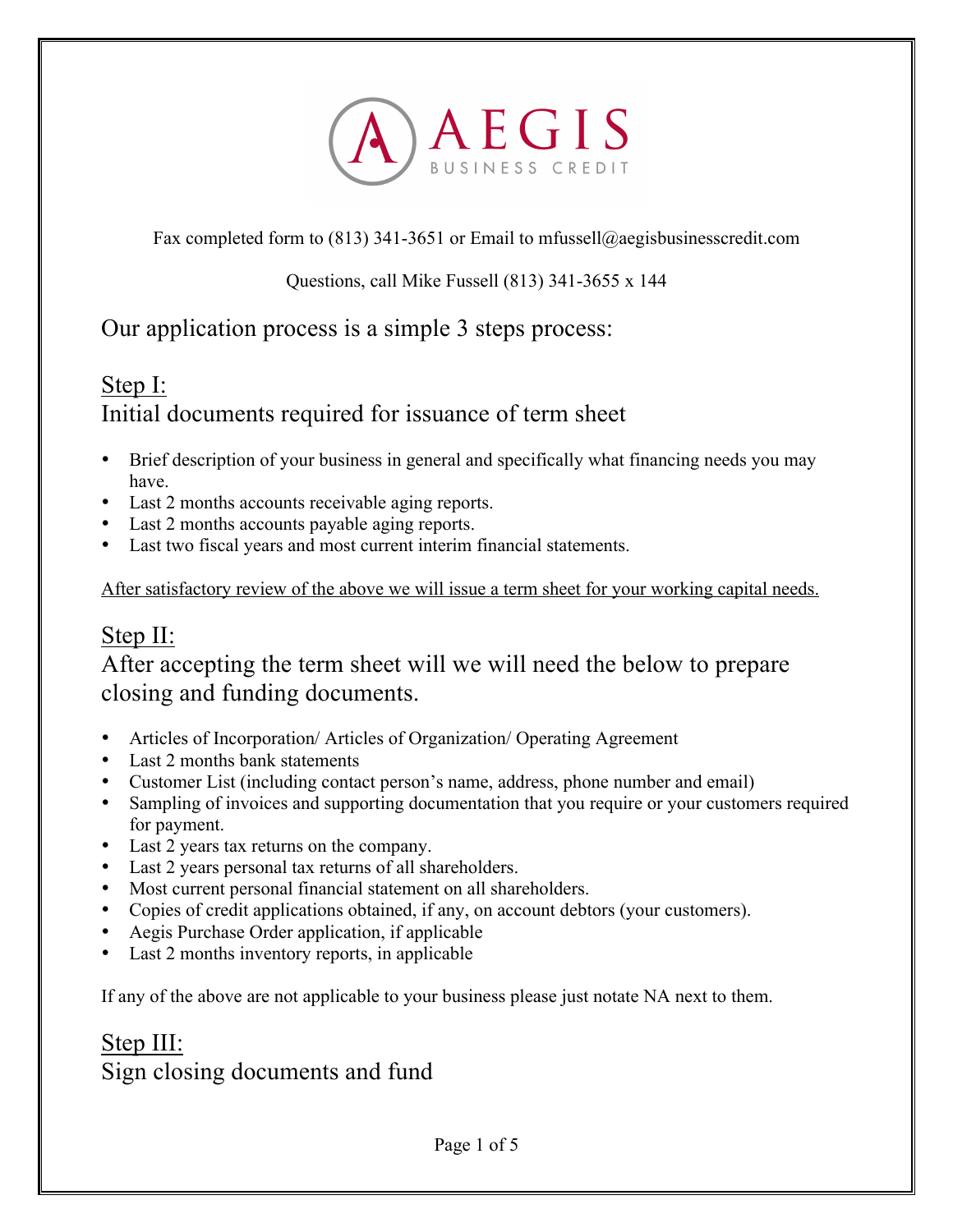## **COMPANY INFORMATION:**

| <b>Company Name:</b>                                              |                                                                                                                                                                                                      |
|-------------------------------------------------------------------|------------------------------------------------------------------------------------------------------------------------------------------------------------------------------------------------------|
| DBA's or Affiliates:                                              |                                                                                                                                                                                                      |
|                                                                   |                                                                                                                                                                                                      |
| <b>Mailing Address:</b>                                           |                                                                                                                                                                                                      |
| Phone #:                                                          |                                                                                                                                                                                                      |
|                                                                   |                                                                                                                                                                                                      |
|                                                                   | Corporation, Partnership, LLC or Sole Proprietorship (Circle One) Year incorporated:                                                                                                                 |
| Federal Tax ID#:                                                  |                                                                                                                                                                                                      |
| <b>FINANCIAL INFORMATION:</b>                                     |                                                                                                                                                                                                      |
| Total Annual Revenues: \$<br>Est. Annual (\$) of Funding Need: \$ | Branch Locations (please include address, phone and fax numbers):                                                                                                                                    |
|                                                                   | Bank Reference (include contact name, address and phone number):                                                                                                                                     |
| 1)<br>(2)<br>3)                                                   | List 3 Major Vendor References (include contact name, address and phone number):<br>and the control of the control of the control of the control of the control of the control of the control of the |

| Professional References (i.e. accountant, attorney) (include name, address and phone number: |  |
|----------------------------------------------------------------------------------------------|--|
|                                                                                              |  |
| (2)                                                                                          |  |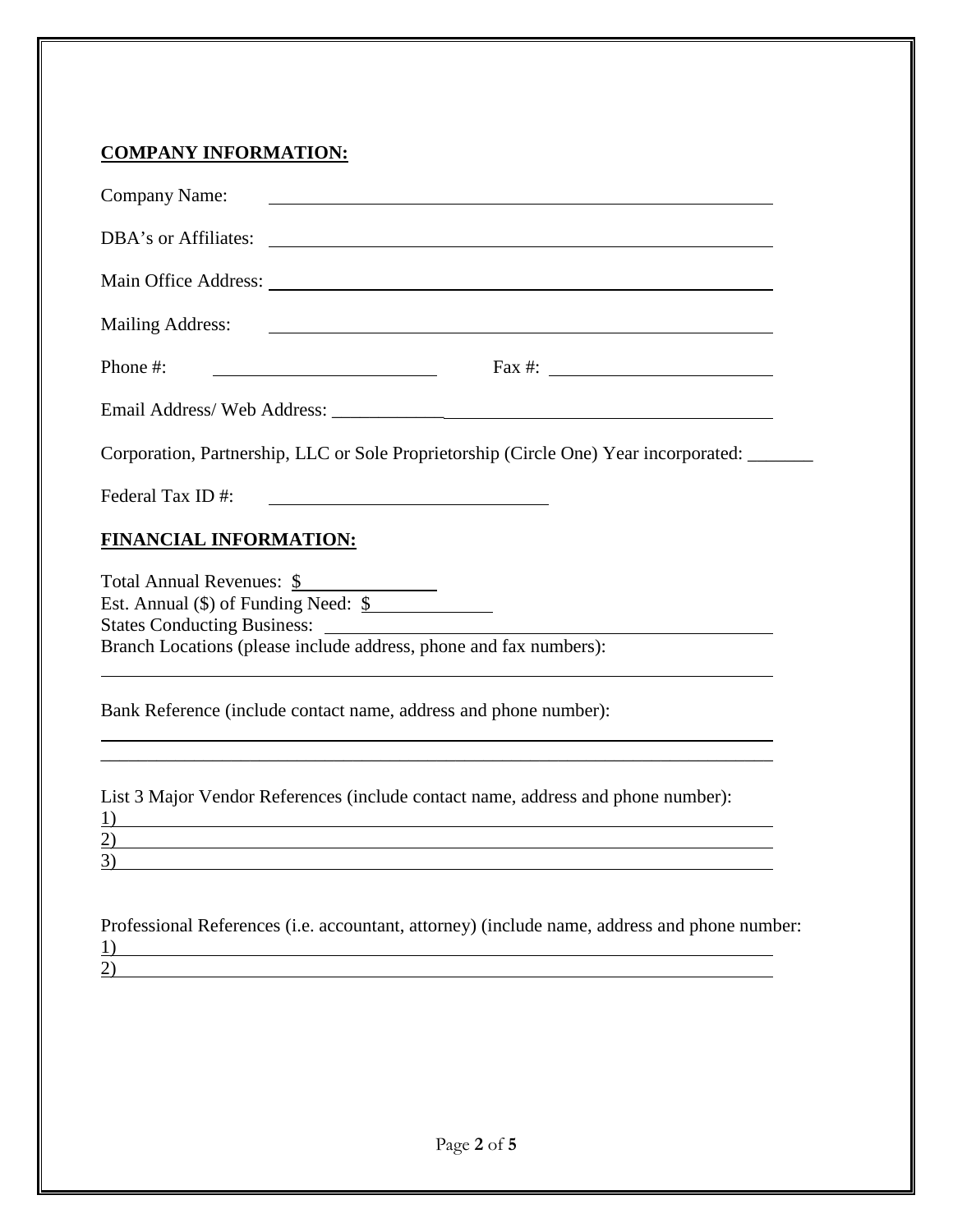#### **ACCOUNTS RECEIVABLE INFORMATION:**

Are your accounts receivables subject to any liens, assigned or pledged to any secured party?  $\rm No$ 

If Yes, explain (list secured parties and dates of filing):

Average number of invoices per months: Average invoice amount \$

Annual bad debt write off \$ Who have you written off in last 12 months:\_\_\_\_\_\_\_\_\_\_\_\_\_\_\_\_\_\_\_\_\_\_\_\_\_\_\_\_\_\_\_\_\_

\_\_\_\_\_\_\_\_\_\_\_\_\_\_\_\_\_\_\_\_\_\_\_\_\_\_\_\_\_\_\_\_\_\_\_\_\_\_\_\_\_\_\_\_\_\_\_\_\_\_\_\_\_\_\_\_\_\_\_\_\_\_\_\_\_\_\_\_

Do you deliver from Purchase Orders? \_\_\_\_\_\_\_\_ Do you work from contracts? \_\_\_\_\_\_

Any progressive billings, Consignment sales, or guaranteed sales? If Yes, explain:

## **BACKGROUND - FILINGS**

Has the Company or any of its Officers and/or Directors filed for Bankruptcy? \_\_\_\_\_\_\_ Are there any Outstanding Tax Liabilities or Judgments? No If Yes, explain:

Has the Company or any of its Officers and/or Directors filed for Bankruptcy in the past seven years? No: If Yes, Explain:

| Have any of the Officers and/or Directors been convicted, plead guilty or no-contest to a crime? |  |
|--------------------------------------------------------------------------------------------------|--|
| No                                                                                               |  |
| If Yes, Explain:                                                                                 |  |
| <b>Other Comments:</b>                                                                           |  |

## **PAYROLL INFORMATION**

How much is your average weekly payroll? Please provide a copy of the last month's payroll (ie copies of bank statement with withdrawals or ACH from payroll company). Are all payroll taxes paid and current? \_\_\_\_\_\_\_If No, Explain: \_\_\_\_\_\_\_\_\_\_\_\_\_\_\_\_\_\_ \_\_\_\_\_\_\_\_\_\_\_\_\_\_\_\_\_\_\_\_\_\_\_\_\_\_\_\_\_\_\_\_\_\_\_\_\_\_\_\_\_\_\_\_\_\_\_\_\_\_\_\_\_\_\_\_\_\_\_\_\_\_\_\_\_\_\_\_\_\_\_\_\_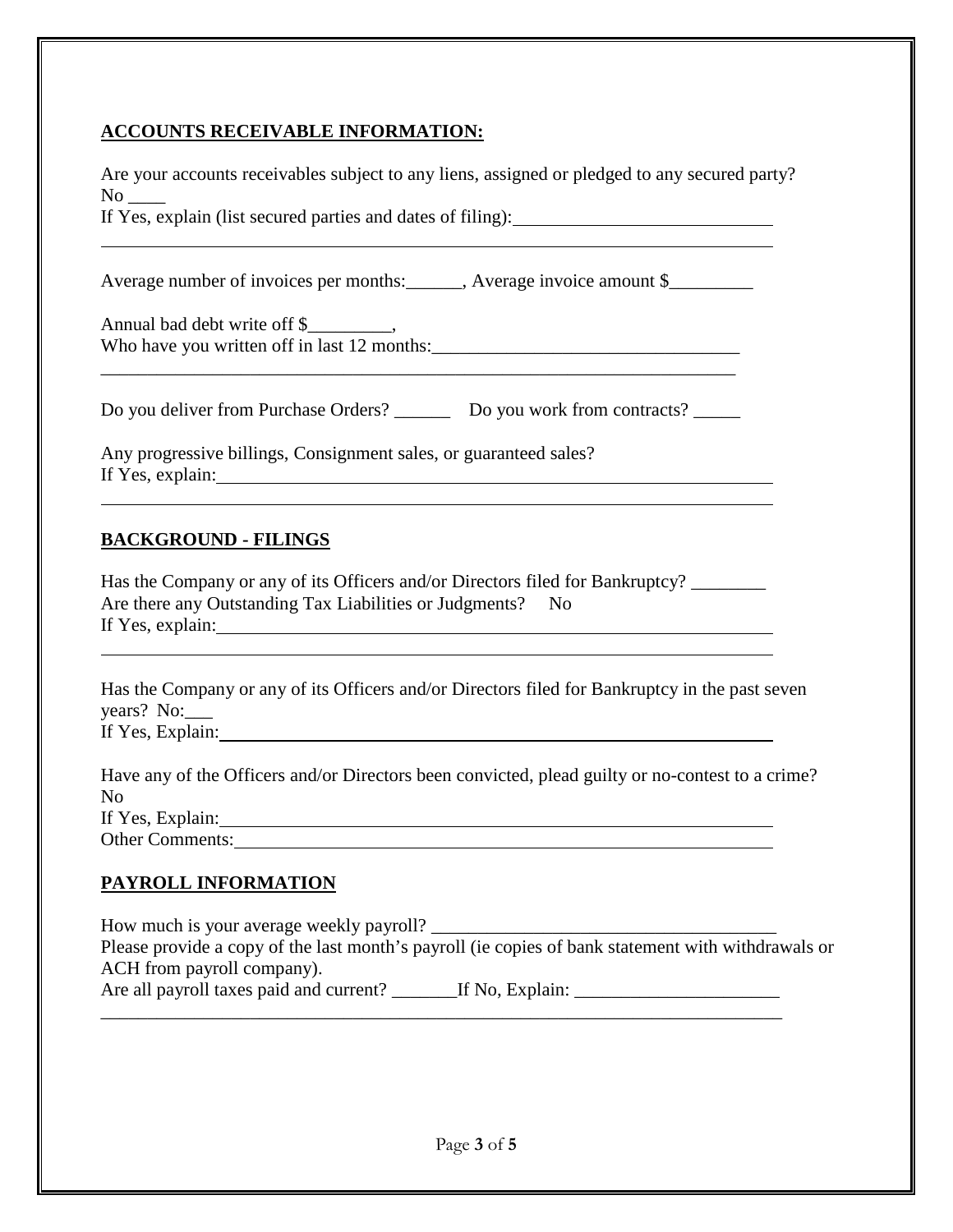**For each shareholder, partner or member that has ownership of 25% or more or any individuals that controls the day to day operations of the business:** 

| <b>Name</b>              |  |
|--------------------------|--|
| <b>Address</b>           |  |
| City                     |  |
| Zip                      |  |
| <b>Social Security #</b> |  |
| <b>DOB</b>               |  |

| <b>Name</b>              |  |
|--------------------------|--|
| <b>Address</b>           |  |
| City                     |  |
| Zip                      |  |
| <b>Social Security #</b> |  |
| <b>DOB</b>               |  |

| <b>Name</b>              |  |
|--------------------------|--|
| <b>Address</b>           |  |
| <b>City</b>              |  |
| Zip                      |  |
| <b>Social Security #</b> |  |
| <b>DOB</b>               |  |